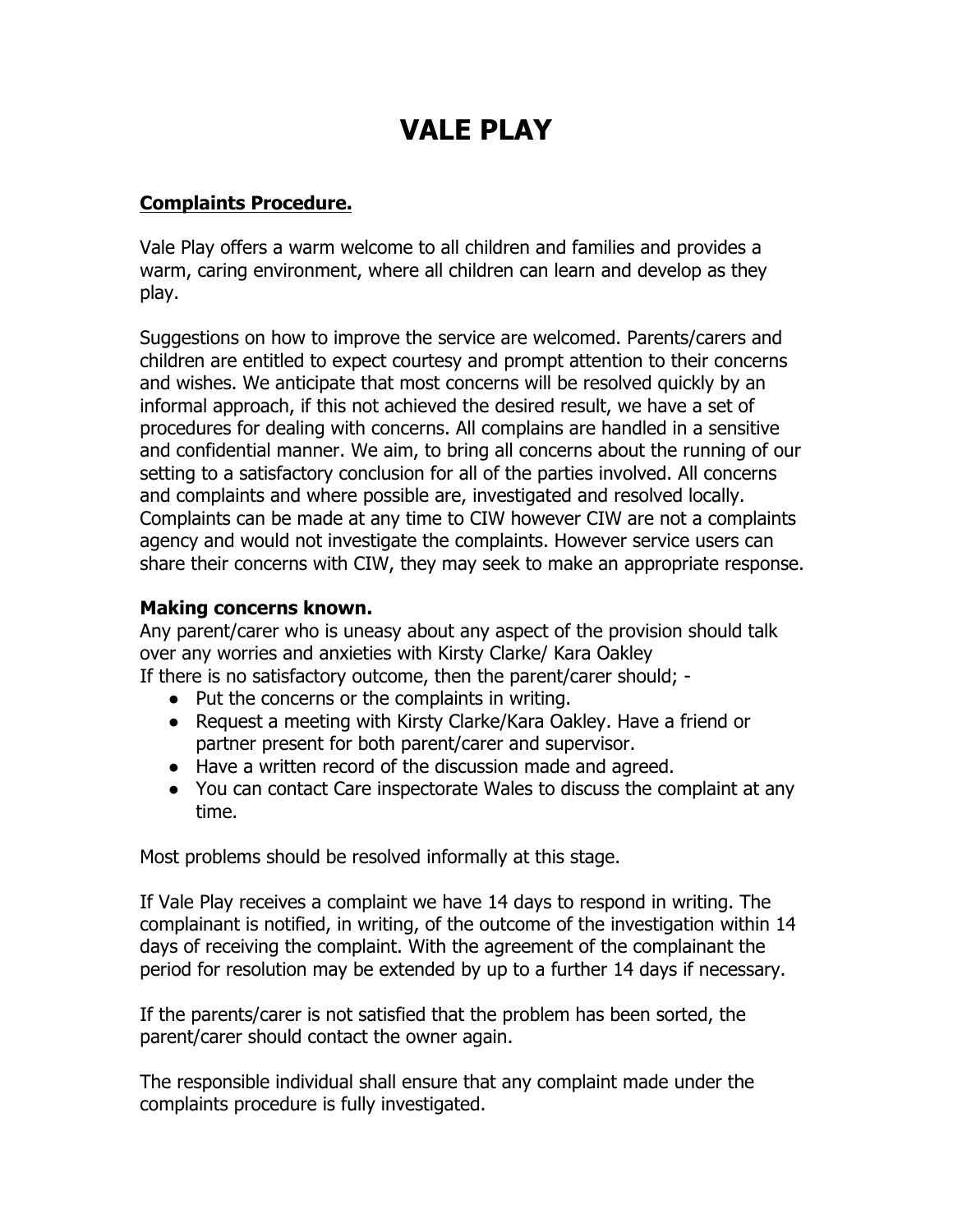The responsible individual shall ensure that a written record is made of any complaint, the action taken in response and the outcome of the investigation. All parties present at the meeting sign the minutes and receive a copy.

If the parent/carer cannot reach agreement an external mediator acceptable to both sides, may be invited to listen to both sides and offer advice. A mediator has no legal powers but can help clarify the situation. A mediator should; -

- Help define the problem.
- Review the actions.
- Suggest further ways that might resolve it.
- Keep an agreed written record of any meetings held and advice given.
- Keep all discussions confidential.
- Suggest further ways that might resolve it
- Keep an agreed written record of any meetings held and advice given. All parties sign and agree to the minutes and all receive a copy.

The responsible individual keeps and accurate and detailed record of all complaints, which includes the following information; -

- Name of complainant.
- Nature of complaint.
- Date and time of complaint.
- Action taken in response to complaint.
- Result of complaint investigation.
- Information given to complainant, including the date of response.

In certain circumstances it will be necessary to involve the local authority, (CIW) who have a duty to ensure that the requirements of the Children Act are met.

If a complaint needed to be made against Kirsty Clarke please address your concerns to Kara Oakley.

If a complaint needed to be made against Kara Oakley please address your concerns to Kirsty Clarke.

If a complaint against Kara Oakley and Kirsty Clarke needed to be made please address your concerns to CIW (details below)

Matters subject to concurrent consideration

We will not consider complaints proceedings if the complainant; Has stated in writing to take proceedings to any court, tribunal. If we are aware of any criminal proceedings or pending.

All complaints need to be submitted within twelve months. A complaint maybe withdrawn at any point.